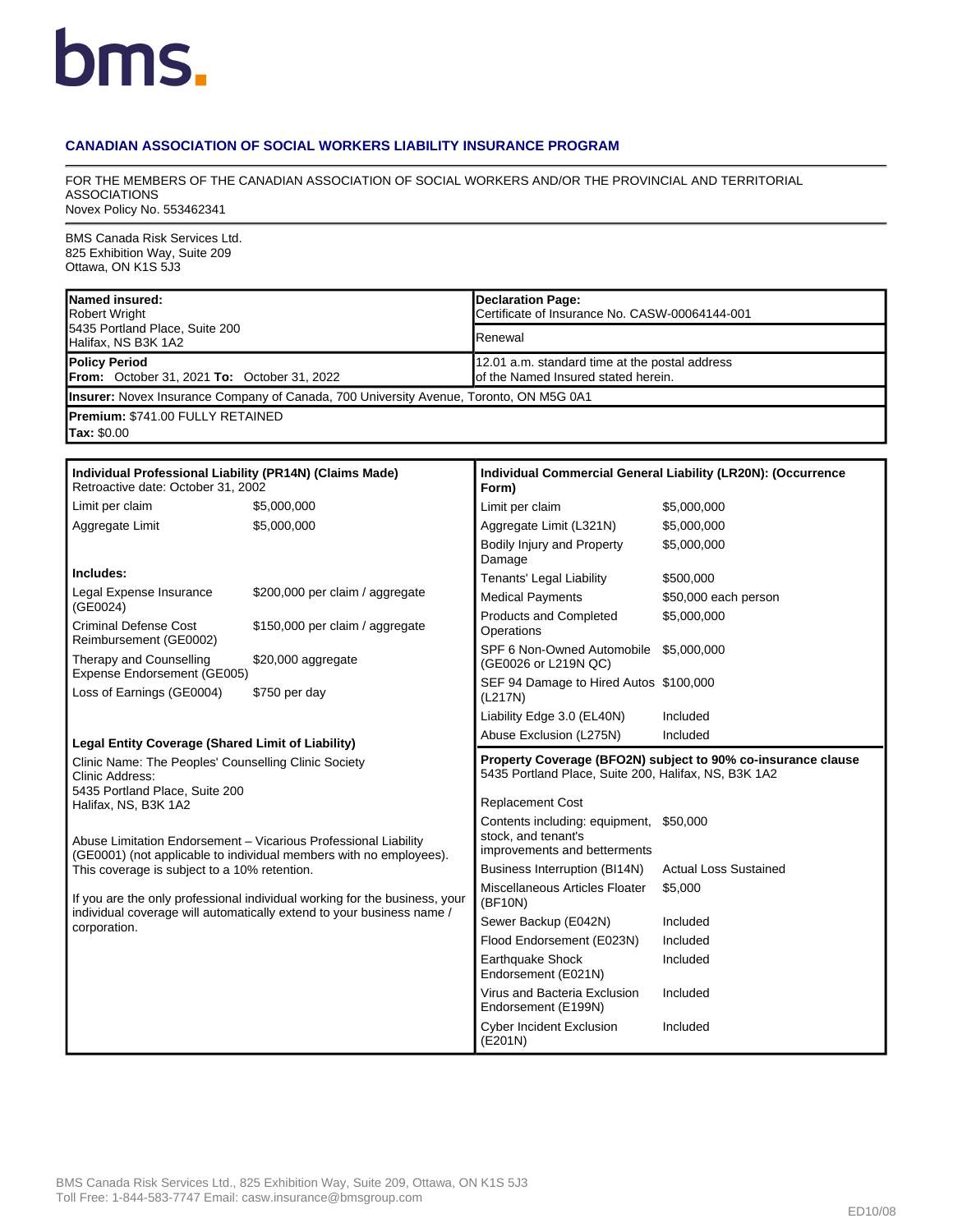# bms.

| Deductibles:                                                                                                                                           |                     | Crime 1.0 (C111N):                    |          |  |
|--------------------------------------------------------------------------------------------------------------------------------------------------------|---------------------|---------------------------------------|----------|--|
| <b>Professional Liability</b>                                                                                                                          | Nil                 | <b>Employee Dishonesty</b>            | \$10,000 |  |
| <b>Limited Abuse Endorsement</b>                                                                                                                       | 10%                 | Theft, Robbery or Burglary            | \$10,000 |  |
| Tenant's Legal Liability                                                                                                                               | \$500               | Money Orders or Counterfeit           | \$10,000 |  |
| CGL - property damage                                                                                                                                  | \$500               | Money                                 |          |  |
| Contents                                                                                                                                               | \$500               | <b>Forgery or Alterations</b>         | \$10,000 |  |
| Flood                                                                                                                                                  | \$25,000            | <b>Computer Fraud</b>                 | \$10,000 |  |
| Earthquake                                                                                                                                             | 3% or \$100,000 min | <b>Funds Transfer Fraud</b>           | \$10,000 |  |
| Sewer Backup                                                                                                                                           | \$2.500             | Expenses - Blanket Limit              | \$5,000  |  |
| Crime                                                                                                                                                  | \$500               | <b>Professional Fees</b>              |          |  |
|                                                                                                                                                        |                     | Theft, Robbery, or Burglary<br>Reward |          |  |
|                                                                                                                                                        |                     | <b>Medical Expenses</b>               |          |  |
|                                                                                                                                                        |                     | <b>Computer Data Restoration</b>      |          |  |
|                                                                                                                                                        |                     | Expenses                              |          |  |
| <b>Co-Insurance:</b> The concept of co-insurance is a fundamental principle of property and business continuation insurance, it is imperative that you |                     |                                       |          |  |
| lunderstand it when considering your property limit of insurance. Co-insurance is simply an agreement between 'You' and the 'Insurance Company'.       |                     |                                       |          |  |

understand it when considering your property limit of insurance. Co-insurance is simply an agreement between 'You' and the 'Insurance Company', whereby you agree to maintain coverage up to a stated percentage of the value of the property you wish to insure (90%). Should a loss occur, consideration is then given to the amount of insurance carried compared to actual values prior to the loss. If the amount of insurance is within the agreed Co-Insurance percentage requirement, the loss is paid in full, up to the policy limits. If, however, the amount of insurance that you carry is below the agreed percentage, you and the company then share the loss.

**A regular and careful review of the value of your insured property is essential if Co-insurance penalties are to be avoided. BMS Canada Risk Services Ltd. recommends that your insurable values be reviewed frequently by a competent, independent appraisal company.**

## **Additional Insured**

It is understood and agreed that the following Additional Insured(s) has/have been added as an Additional Insured, but only with respect to liability arising out of the use of premises in connection with the business and/or operations of Named Insured. The Insurer will endeavour to provide 30 days prior written notice of cancellation. EDM Holdings Limited

BMS Canada Risk Services Ltd., 825 Exhibition Way, Suite 209, Ottawa, ON K1S 5J3 Toll Free: 1-844-583-7747 Email: casw.insurance@bmsgroup.com